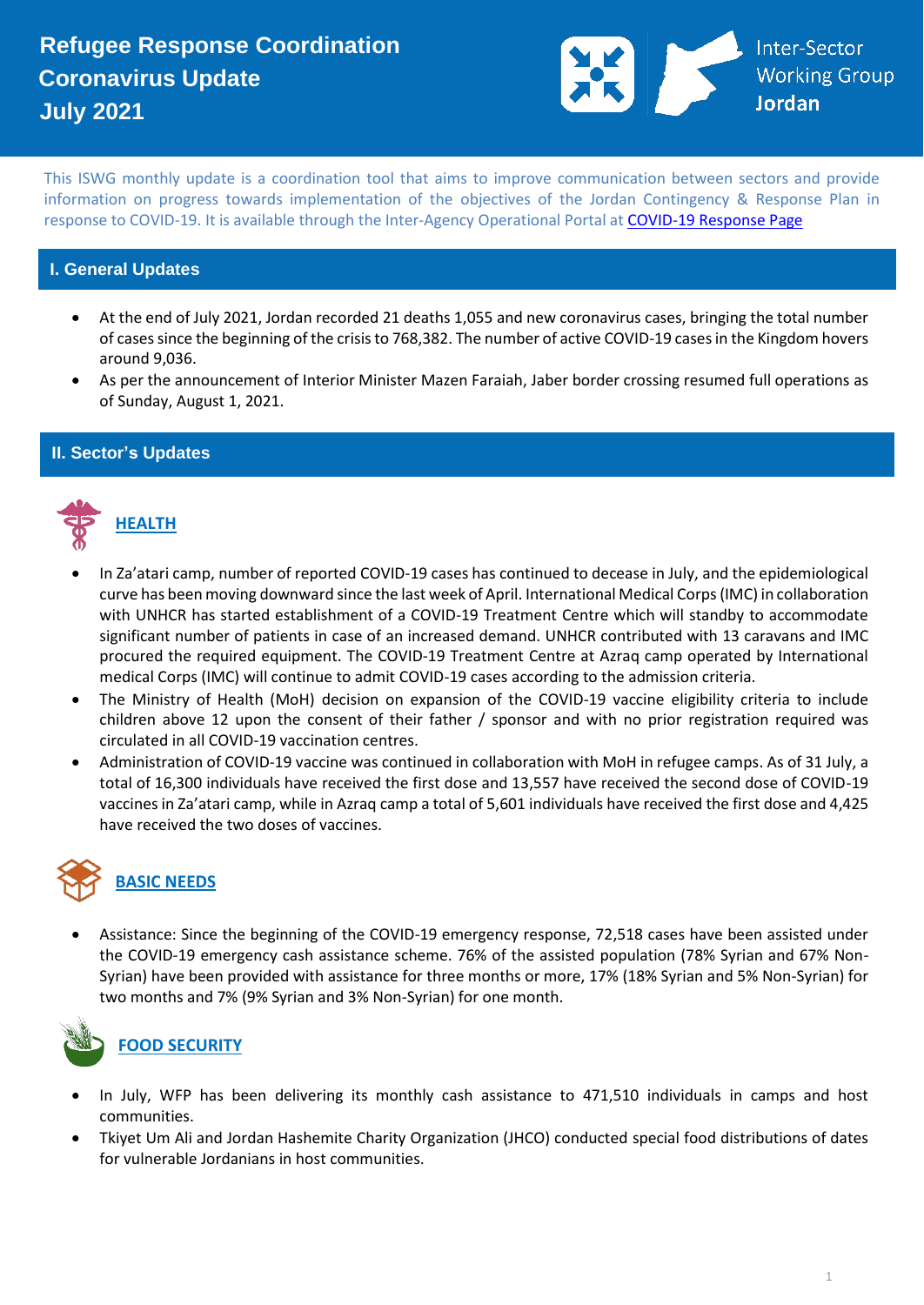- On 1 July, the new targeting model for Syrian refugees was implemented. Due to funding shortfall WFP had to cut 21,000 beneficiaries from its monthly cash programme. Appeals from the requests are being received and under review, and communication with communities is ongoing.
- The action plan for National Food Security Strategy has been completed and will be validated by the Higher Steering Committee and submitted for official endorsement by the Government of Jordan in August.
- Unpredictability of funding remains a challenge for WFP, while advocacy activities to mobilize support are ongoing.

# **PROTECTION**

- In July, the GBV WG organized [a GBV Gap Analysis Workshop](https://eur02.safelinks.protection.outlook.com/?url=https%3A%2F%2Fwww.facebook.com%2FUNFPA.Jordan%2Fposts%2F4292651730817619&data=04%7C01%7CMAHAFZA%40unhcr.org%7C6af7ab3ec2ab455a682c08d966f2175e%7Ce5c37981666441348a0c6543d2af80be%7C0%7C0%7C637654012250989648%7CUnknown%7CTWFpbGZsb3d8eyJWIjoiMC4wLjAwMDAiLCJQIjoiV2luMzIiLCJBTiI6Ik1haWwiLCJXVCI6Mn0%3D%7C1000&sdata=gpjL3pnih41GNu8UBebOqnt0lTUB4CN5KrIxwu6W9qM%3D&reserved=0) attended by 30 participants from 20 organizations with the objective of updating the existing gap analysis document [\(GBV SWG workplan 2021 mid year review 8](file:///C:/Users/MAHAFZA/Downloads/GBV%20SWG%20workplan%202021%20mid%20year%20review%208%20Aug.pdf)  [Aug.pdf\)](file:///C:/Users/MAHAFZA/Downloads/GBV%20SWG%20workplan%202021%20mid%20year%20review%208%20Aug.pdf) and identify difference between the actual state and the minimum standards of GBV in emergencies at field level and consider new emerging contextual risks driven in COVID-19 context in programming. Gaps' identification and priorities' setting was conducted in a participatory manner with the field actors and in consultation with refugees.
- Under the leadership of IOM and coordinating agencies, UNHCR and UNFPA the GBV WG conducted a risk assessment in Irbid Governorate. The overall aim of the assessment was to better understand risks of GBV faced by vulnerable groups and to provide recommendations on areas where GBV response and overall humanitarian response need to be enhanced. The report can be accessed here: [link.](https://eur02.safelinks.protection.outlook.com/?url=https%3A%2F%2Fdata2.unhcr.org%2Fen%2Fdocuments%2Fdetails%2F88228&data=04%7C01%7CMAHAFZA%40unhcr.org%7C6af7ab3ec2ab455a682c08d966f2175e%7Ce5c37981666441348a0c6543d2af80be%7C0%7C0%7C637654012250999635%7CUnknown%7CTWFpbGZsb3d8eyJWIjoiMC4wLjAwMDAiLCJQIjoiV2luMzIiLCJBTiI6Ik1haWwiLCJXVCI6Mn0%3D%7C1000&sdata=jctdtym1gqFrVnSgedR%2Fh74AZ2H4zVowEaw4BiP4XXk%3D&reserved=0)
- Recognizing that the COVID-19 outbreak and the accompanying isolation policies have led to the increased risk of conflict-related sexual violence (CRSV), and simultaneously created a unique set of challenges for survivors to access essential life-saving services, UNFPA and UNHCR launched a project seeking to support existing CRSV prevention and response services to adapt to the context-specific human security challenges of COVID-19 in Jordan. Benefitting from Japan funding, this UN Action project will be jointly implemented by UNFPA and UNHCR under the overall guidance of the UN Action Secretariat. It will focus on strengthening Gender Based Violence (GBV) service provision availability including clinical management of rape and supporting capacity of service providers during COVID-19 outbreak and response.
- The Child Protection sub-working group meeting conducted on 15 July updated counterparts on the JHF outcomes and on OCHA Capacity Assessment process.
- The concerted efforts of CP SWG, Child Labour taskforce, MoL, NCFA, other governmental entities, national and international organizations have been continuously made to update the national strategy of combat child labour.
- The MHPSS sub-working group has been collecting information on the mental health services, which will be introduced in the analytical report later in autumn. Important to flag that demand in MHPSS in urban has increased as an implication of COVID-19.
- The Cash for Protection (CfP) taskforce conducted training sessions on cash modality, voucher assistance, main tools used in monitoring, and shared new guidelines with the taskforce members.
- Intensive Inter-Agency consultations with counterparts indicated an interest to further strengthen coordination and enhance effectiveness of the working groups. For example, Za'atari camp agreed to focus on PSEA and conduct three awareness sessions every month. As well, discussions in Mafraq outlined social economic and social security topics to remain high on the agenda, particularly flagging the precedent of some business owners avoid hiring female for the alleged reasons of the women's limited physical abilities, stability to work long periods and exposure to social stigma.
- The GBV counterparts in Azraq camp finalized GBV gap analysis and conducted GBV safe referral training for the organizations and the IBVs; training for the community representatives will follow.
- Among its regular activities, in July JOHUD has been supporting school students to register on the MOE education platform, implementing the homework support sessions in Arabic, Math, and English for the Non-Syrian students of 8 - 11 grades (Iraqi, Sudanese and Somalis) and daily sessions for the students on Kolibri offline platform and in WhatsApp groups. providing cash-for-education services covering the monthly school transportation fees for students of 8 - 11 grades. As a part of the Mercy Corps programme, JOHUD has registered a group of children with mild to moderate disabilities in the MoE inclusive schools.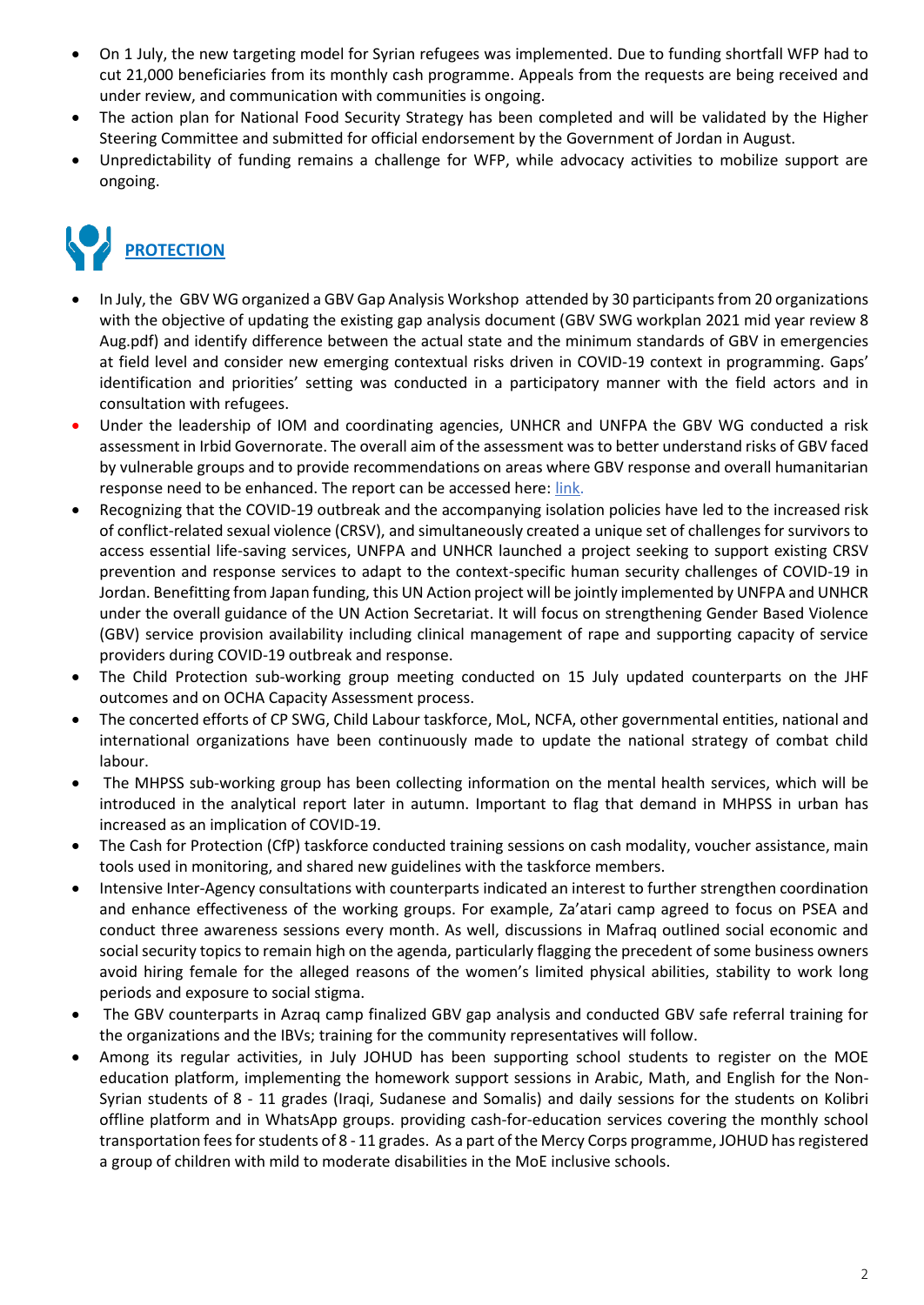- In July, ARDD continued providing legal services to all PoC through its nine offices in urban and camps, in addition to conducting online legal awareness sessions in coordination with UNHCR's field teams. Within the "Design and Determine" project funded by RDPP, ARDD rolled out a specialized training for the youth of different nationalities in Amman.
- JRF continued its capacity building activities engaging beneficiaries in various locations of Jordan. In Amman, Mafraq, Maan, Karak and Aqaba, through different projects funded by UNHCR, UNCIEF and JHF-OCHA, JRF held case management and PSS sessions for CP and GBV counterparts and in Makani centres in 14 locations, as well safe referral sessions for case managers and frontlines. The new JRF programme of child marriage is developed to reach out mothers and daughters of 12-17 years.
- IOCC have continued providing PSS and rehabilitation services in Amman, Zarqa, Rusaifa and Irbid, planning further expansion in the south of Jordan.



- In July, UNICEF continued provision of WASH services to all 122,789 refugees in three camps (Za'atari, Azraq and King Abdullah Park).
- In July, a camp-wide distribution of 193,824 soap bars and 5,752 cleaning kits reached all Za'atari residents. Moreover, five families in the transit area benefitted from distribution of five cleaning kits, five hygiene kits and five hand sanitizers; and two self-isolated households with five beneficiaries were supplied with two cleaning kits, two hygiene kits and two hand sanitizers. UNICEF maintained a daily supply of about 4,500 m3 of clean and safe water across the camp; however, external water trucking covering about 1500 m3 of the demand was needed due to high temperatures in the country.
- In Azraq camp, 20 cleaning kits, three hand sanitizers, three hygiene kits and 37 jerry cans were distributed among 101 beneficiaries, including 60 children, and thus reached the most vulnerable cases. In addition to that, 56 cleaning kits were distributed to WASH Community Representatives (WCR). UNICEF's partners in the camp continued providing trainings and disseminating messages to community representatives in relation to COVID-19. Also, in order to ensure equity in distribution and alleviate stress on water supply, a hoses removal campaign was conducted at several blocks and plot levels.
- In KAP refugee camp, a camp-wide distribution took place providing 200 cleaning kits and reaching 522 beneficiaries, including 292 children.
- Finally, in preparation for schools' reopening, UNICEF has been working with the Ministry of Education to select another 15 schools for the next round of WASH infrastructure improvements.

# **EDUCATION**

- In July, Caritas Jordan, in adherence with public safety measures, conducted face-to-face literacy and numeracy classes for 240 Syrian and Jordanian mothers with school-aged children, to support a strengthened home educational environment.
- In July, 116 children (61% female; 84% Syrian) were enrolled for remedial classes organized by Jesuit Refugee Service (JRS), to commence in July 2021. The remedial classes cover Arabic, English, Mathematics, Science, Computers and Recreational Activities.
- In July, Middle East Children's Institute (MECI) supported 103 adolescents (52% female) with access to certified Non-Formal Education (Drop-Out programme) in host communities.
- Relief International (RI) provided 1,358 (51% female; 70% Syrian) students with tablets to support their access to distance learning. This activity is part of RI's Remedial Education Assistance for Children and Tawjihi students (REACT) programme.
- In July, Jordanian Hashemite Fund for Human Development (JOHUD) provided early intervention home sessions to 121 children with mild disabilities (54% female) and parental group counselling sessions benefitting seven parents (86% female) of children with disabilities. JOHUD also provided 111 students (58% female; 59% Iraqi; 41% Jordanian) with homework support classes covering the subjects of Arabic, Mathematics and English.
- In refugee camps, UNICEF continued distribution of learning materials for children to ensure learning continuity. In July, nine families received family activity packs in Za'atari and Azraq refugee camps.
- UNICEF provided transportation to 1,136 students (50% female; 784 students from Za'atari; 235 students from Azraq; and 117 students from EJC) to facilitate them in taking Tawjihi exams, which ran from 24 June to 15 July.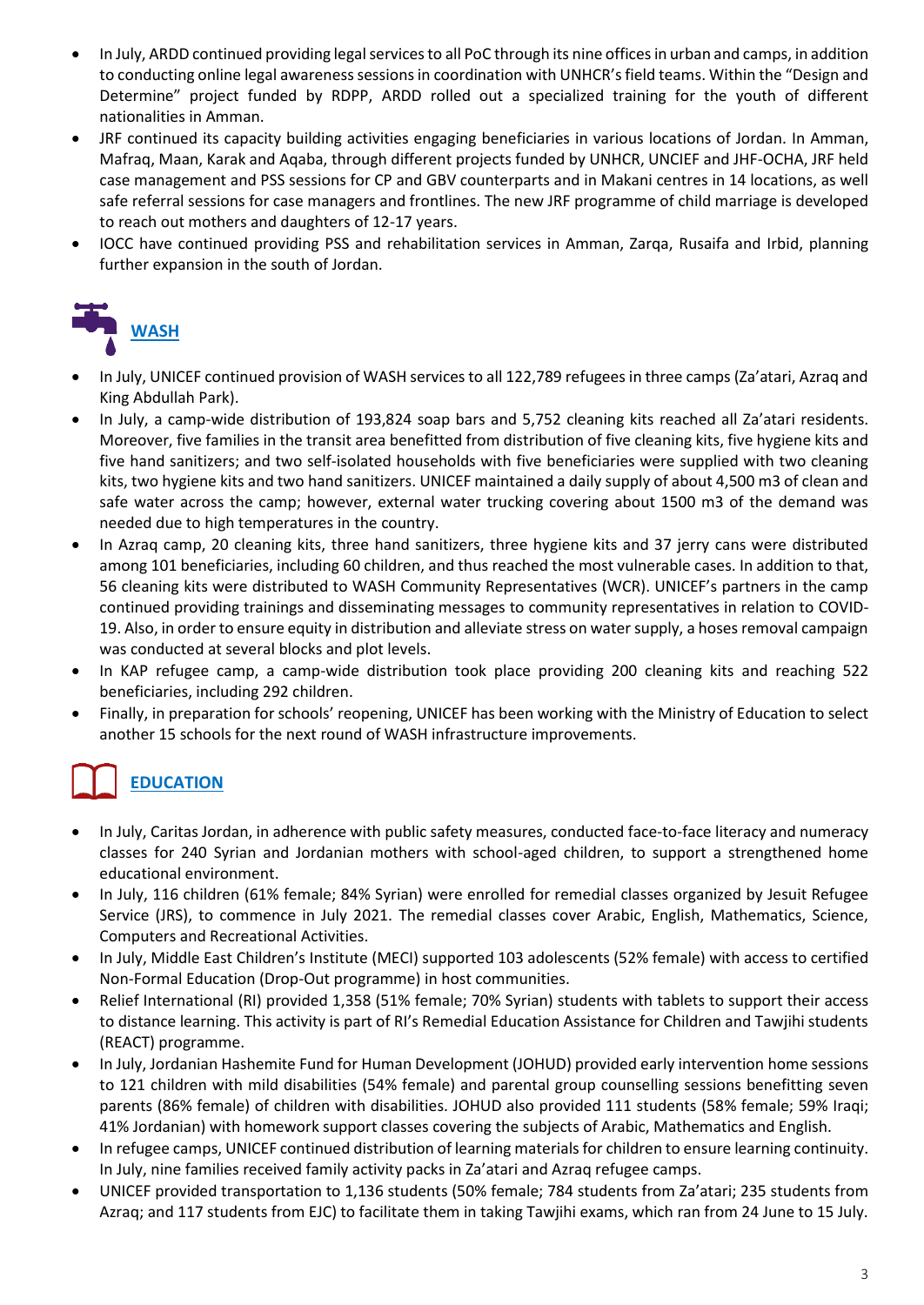- In July, twenty Albert Einstein German Academic Refugee Initiative (DAFI) graduates (60% female) were selected to provide learning support services to 300 refugee school students in Grades 11 and 12, from the beginning of the 2021/2022 school year, for four months.
- In July, 1,495 learners (59% female; 61% Syrian) accessed the UNHCR-supported digital learning platform, Kolibri.
- The Technical and Vocational Skills Development Commission (TVSDC), in cooperation with the Jordanian Accreditation and Quality Assurance Commission for Higher Education Institutions (AQACHEI), started to register TVSDC training service providers, according to the National Qualification Framework. An action plan for all Technical and Vocational Education and Training (TVET) training service providers with guidance on registration and competences/qualification identification was also developed, and a Technical Committee for TVET qualifications and competences standards development was established.
- UNESCO, with support from the Government of the Republic of Korea and through its partnership with Luminus Technical University College (LTUC), assisted Syrian refugee and vulnerable Jordanian youth with scholarships to access BTEC-level II Technical and Vocational Education and Training (TVET) programmes in three training disciplines (Business, Information Technology, and Creative Media Production), as well as on-the-job training opportunities. On 11 July, 127 students (57% female; 47% Syrian) started their first trimester at LTUC in two disciplines - Business and IT - using blended learning approaches, in view of the Government new instructions to resume face-to-face learning for practical-oriented studies at higher education institutions.



- In July, the Vocational Training Taskforce meeting hosted several informative presentations and engaged counterparts in the Inter-Agency discussions. Among those, Al-Hussein Technical University presented a professional apprenticeship programme and innovation entrepreneurship and acceleration programmes related to the Higher National Certificate (HNC). The Middle East University introduced the Jordanian Digital and Dual Vocational Training Hub and the Capacity building courses accredited by TVSD. During the conversation, emphasis was made on importance of providing refugees with the English Language courses which facilitate engagement in the complementary pathways programmes to access education opportunities, acquire labour mobility and seek for the third country solutions. UNHCR indicated the channels available to communicate with communities. Mercy Corps flagged challenges of youth unemployment identifying MS4DE and comparing traditional employment programs with the demanded programmes and focusing on engagement with private sector and donors.
- The Home-Based Businesses Taskforce discussed its Terms of Reference, the partners' updates and the mapping results of the survey conducted to identify the services provided by the Taskforce members.
- In collaboration with the General Federation of Jordanian Trade Union (GFJTU), UNHCR provided information sessions at the camps employment centres on the new regulations related to flexible work permits.
- The technical errors at the online system at the Ministry of Industry and Trade keep challenging registration of Home-Based Businesses' beneficiaries in Amman. As well, the need of standardization of professions between the Ministry of Trade and Industry and the Ministry of Local Administration remains acute.



- As a result of the prevalent heat wave across Jordan, refugees reduced usage of COVID-19 protective equipment (i.e., masks) in shelters and communal spaces, which may negatively affect the overall health situation and increase the burden on the health facilities.
- The adverse weather conditions contributed to the COVID-19 triggered strains over the health infrastructure and led to the emerging maintenance and renovation aimed to cover the cause of overuse and pressure on the physical facilities.
- The growing demand for household relief items (i.e., cooling systems) and the additionally established power schedules in the camps have magnified pressure in the energy supply network and the grid and led to substantial billing and use of more consumable / spare parts for the increased operation and maintenance. This development has an outstanding impact is especially in the case of recommended physical/social distancing and isolation demands at homes and households.